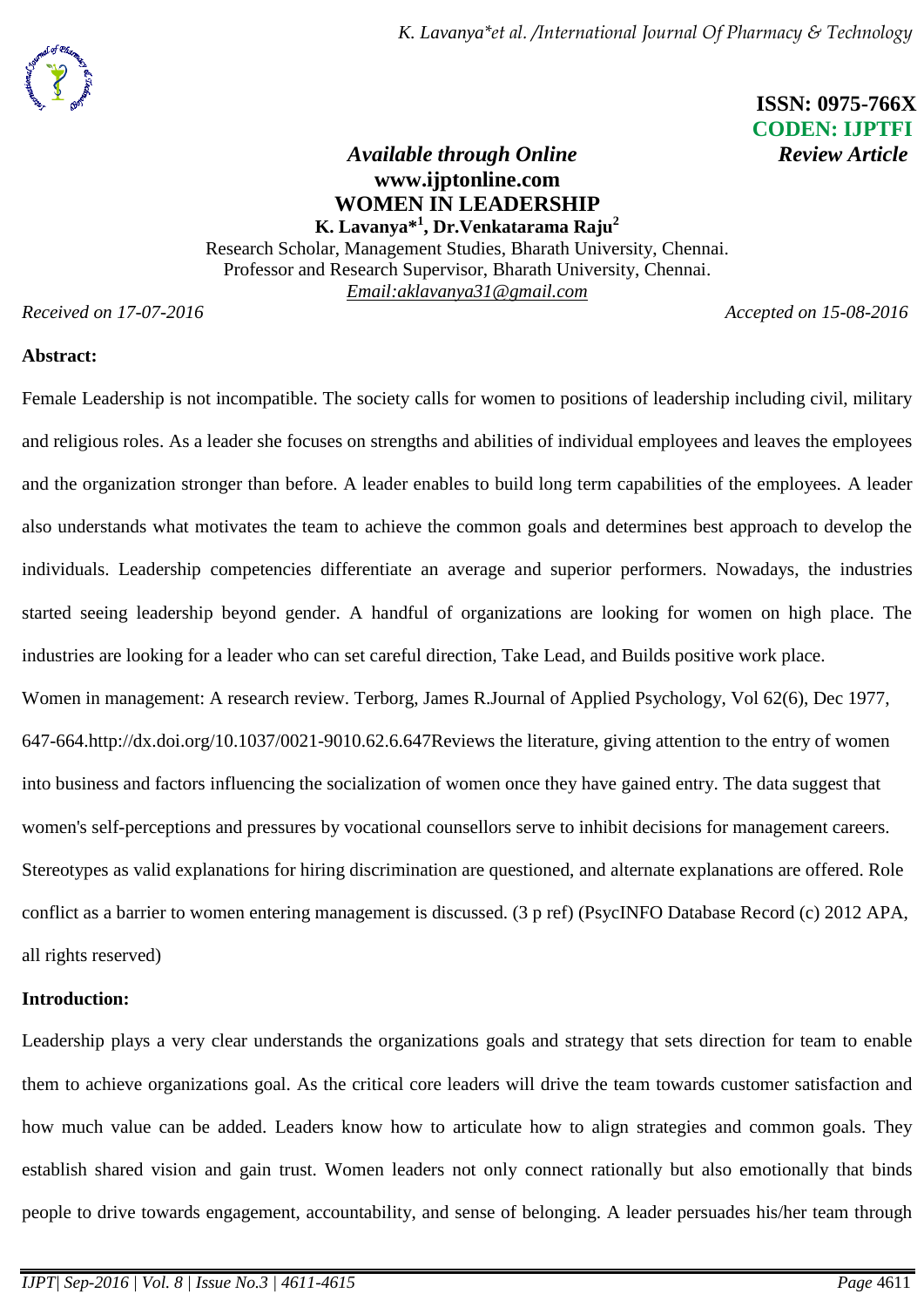*K. Lavanya\*et al. /International Journal Of Pharmacy & Technology*  changes and influences to deliver results by setting clear goals. Leaders are knowledgeable to build engagement and understand the requirements of the team. They behave with humility and builds commitment.

It's not just about building and commitment but able to give constructive feedback and help in solving problems. A leader builds capability and creates a climate that supports continuous development and growth. A leader builds relationships and collaborates across divisions. Influences without authority to achieve the objectives.

#### **Literature Review:**

Gender differences in IT careers appear to be affecting the competitiveness of companies globally. It is posited that given the current labor shortage in the IT industry, it has become more important than ever to reduce sources of leakage in the IT career paths of women. A model of barriers faced by women in the field of information technology is presented. Three distinct career stages of career choices, persistence and advancement are analyzed. At each stage, the effects of social and structural factors which may act as barriers are identified and discussed. Social factors include social expectations, work–family conflict and informal networks, while the structural factors are occupational culture, lack of role models and mentors, demographic composition and institutional structures. A proposed research agenda is offered. It is suggested that these social and structural factors as well as their interactions will result in turnover of women in IT. *European Journal of Information Systems*(2002) 11, 20–34. DOI: 10.1057/palgrave/ejis/3000417

**Affiliations:** Accounting and Information Systems, Kelley School of Business, Information Systems Department, Indiana University, Bloomington, IN, USA, Publication date: March 1, 2002.

Purpose to develop a testable model for girls' career choices in technology fields based on past research and hypotheses about the future of the information technology (IT) workforce. Design/methodology/approach ‐ Review and assimilation of literature from education, psychology, sociology, computer science, IT, and business in a model that identifies factors that can potentially influence a girl's choice towards or against IT careers. The factors are categorized into social factors (family, peers, and media), structural factors

(computer use, teacher/counsellor influence, same sex versus coeducational schools), and individual differences. The impact of culture on these various factors is also explored. Findings, The model indicates that parents, particularly fathers, are the key influencers of girls' choice of IT careers. Teachers and counsellors provide little or no career direction. Hypotheses propose that early access to computers may reduce intimidation with technology and that samesex education may serve to reduce career bias against IT. Research limitations/implications. While the model is multidisciplinary, much of research from which it draws is five to eight years old. Patterns of career choices,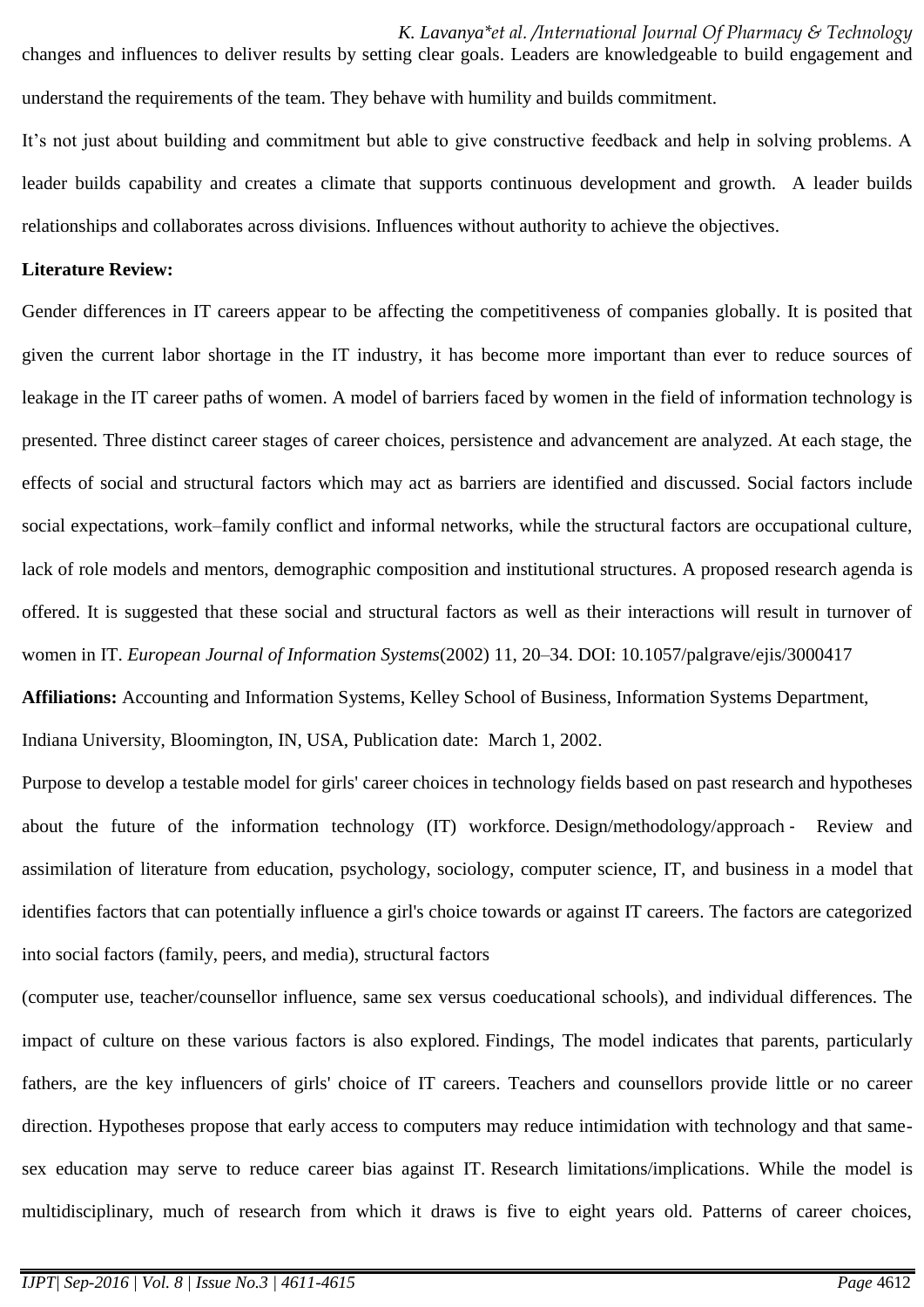*K. Lavanya\*et al. /International Journal Of Pharmacy & Technology*  availability of technology, increased independence of women and girls, offshore/near shore outsourcings of IT jobs are just some of the factors that may be insufficiently addressed in this study. Practical implications. A "Recommendations" section provides some practical steps to increase the involvement of girls in IT-related careers and activities at an early age. The article identifies cultural research as a limitation and ways to address this. Originality/value. The paper is an assimilation of literature from diverse fields and provides a testable model for research on gender and IT.

**Keywords:** [Careers;](http://www.ingentaconnect.com/search?option1=tka&value1=Careers) [Communication technologies;](http://www.ingentaconnect.com/search?option1=tka&value1=Communication+technologies) Gender, Female leadership, Leadership Traits,

**Women in leadership today**

## **Women See Wide-ranging Benefits to Female** Leadership

% saying more women in leadership would improve the quality of life for all women...



Source: Pew Research Center survey, Nov. 12-21, 2014 (N=1,835) **PEW RESEARCH CENTER** Q<sub>18</sub> High-potential women advance more slowly than their male peers, in terms of both career progression and pay, even though they employ career management strategies similar to men's. Organizations that neglect this critical talent-management issue risk lagging their competitors in attracting, developing, and retaining the best candidates to serve as the next generation of leaders.Progress has been slower on the corporate front. Only 26 women are now serving as CEOs of Fortune 500 companies—roughly 5%. In 1995 there were none. Women are slightly better represented in corporate boardrooms than they are at the CEO level. As of 2013, about one-in-six board members of Fortune 500 companies (17%) were women, up from 10% in 1995. The pipeline for female leaders seems to be widening. Women

have made significant gains in educational attainment in recent decades, better positioning themselves not only for career success but also for leadership positions.

Since the 1990s, women have outnumbered men in both college enrollment and college completion rates, reversing a trend that lasted through the 1960s and '70s. And women today are more likely than men to continue their education after college. Women have also made inroads into managerial positions and professional fields in recent decades. In 2013, over half of managerial and professional



Note: Based on the percentage of women CEOs at the time of the annual published Fortune 500 list. For 2014, share is as of November

Source: Catalyst (http://www.catalyst.org/knowledge/women-ceos fortune-1000)

**PEW RESEARCH CENTER**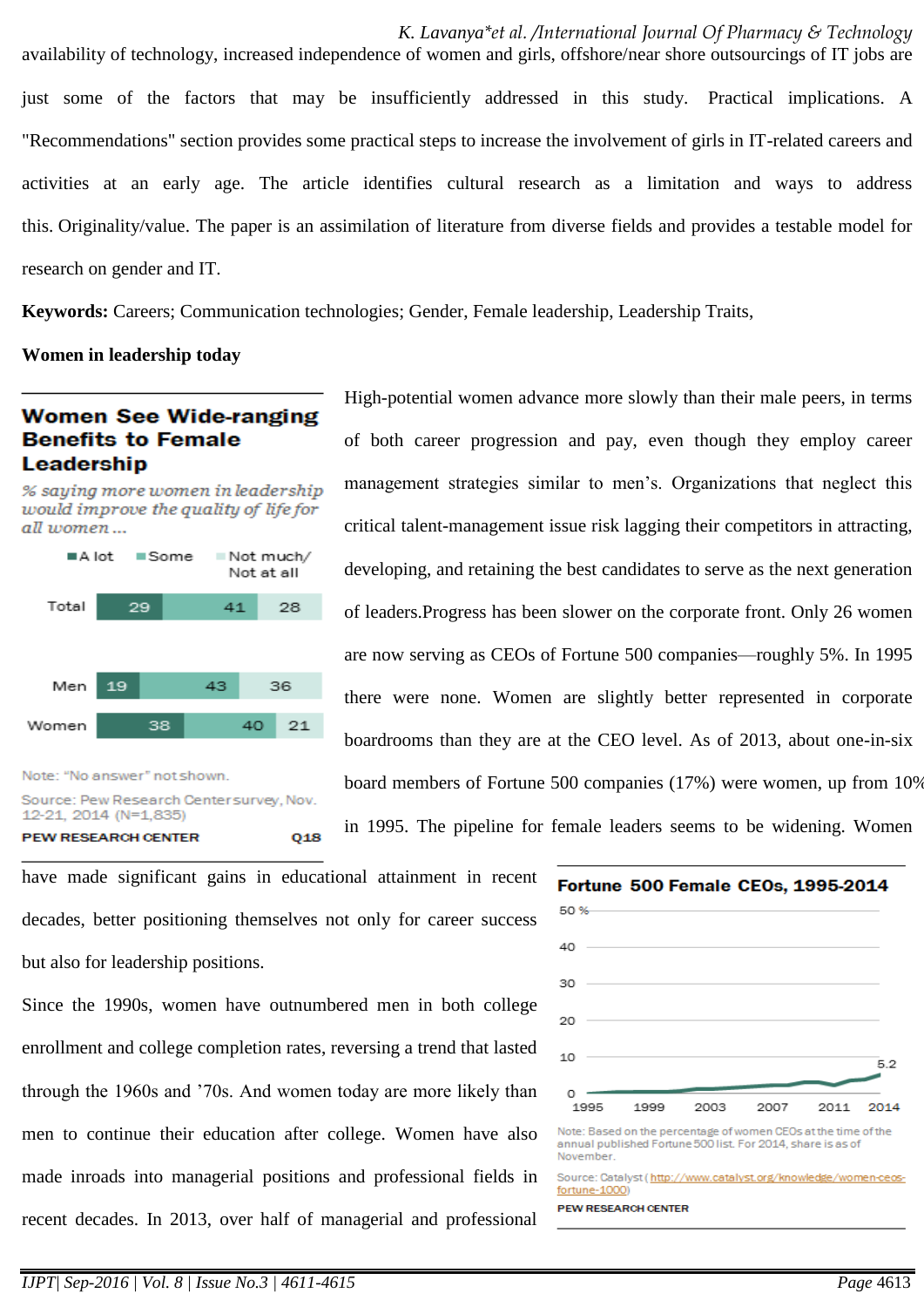*K. Lavanya\*et al. /International Journal Of Pharmacy & Technology*  occupations in the U.S. (52.2%) were held by women, up from 30.6% in 1968.3 Even so, women continue to lag far behind men in senior management positions. Even though the corporate world is still mainly a man's world, women have made inroads in this area slowly over time. Just 20 years ago, there were no female CEOs of Fortune 500 companies. Fortune 500 Board Seats Held by Women, 1995-2013Women are slightly better represented in the corporate boardrooms than they are at the CEO level. As of 2013, about one-in-six (16.9%) board members for Fortune 500 companies were women, up from 9.6% in 1995

#### **Which Leadership traits matter the most?**



As per the Pew Research Center Survey, Nov12-21(N=1835) proves that irrespective of gender a leader should be honest 84%, Intelligent 80%, Decisive 80%, Organized 67%. However 57% says a leader should also be compassionate as well and innovative (56%) or ambitious (53%) are essential for leadership. Nearly equal shares of each say being honest, intelligent, organized and decisive are absolutely essential, although women place somewhat more importance on intelligence and honesty than do men. Women also have an advantage over men when it comes to honesty—one of the most crucial

leadership traits, according to the public. Some 29% of all adults associate honesty more with women than men.

#### **Conclusion**

The share of female CEOs of Fortune 500 companies topped 5% for the first time in 2014, with 26 women heading major firms. General Motors, headed by Mary Barra, is the largest U.S. company with a female chief executive. Barra is the first female leader of an automaker in the world. The late Katherine Graham, of The Washington Post Co., was the first female CEO to make the Fortune 500 list, in 1972. Twenty years ago, there were no female CEOs on the Fortune 500 list.

This report has been complied based on the pew research center's data and analysis.

#### **References:**

- 1. Women and the Leadership Q (Pg 15).
- 2. [http://search.proquest.com.vlib.interchange.at/pqrl/docview/1749752186/fulltext/E494E7D7FB3C4740PQ/8](http://search.proquest.com.vlib.interchange.at/pqrl/docview/1749752186/fulltext/E494E7D7FB3C4740PQ/8?accountid=172684)
- 3. <http://www.pewsocialtrends.org/2015/01/14/the-data-on-women-leaders>